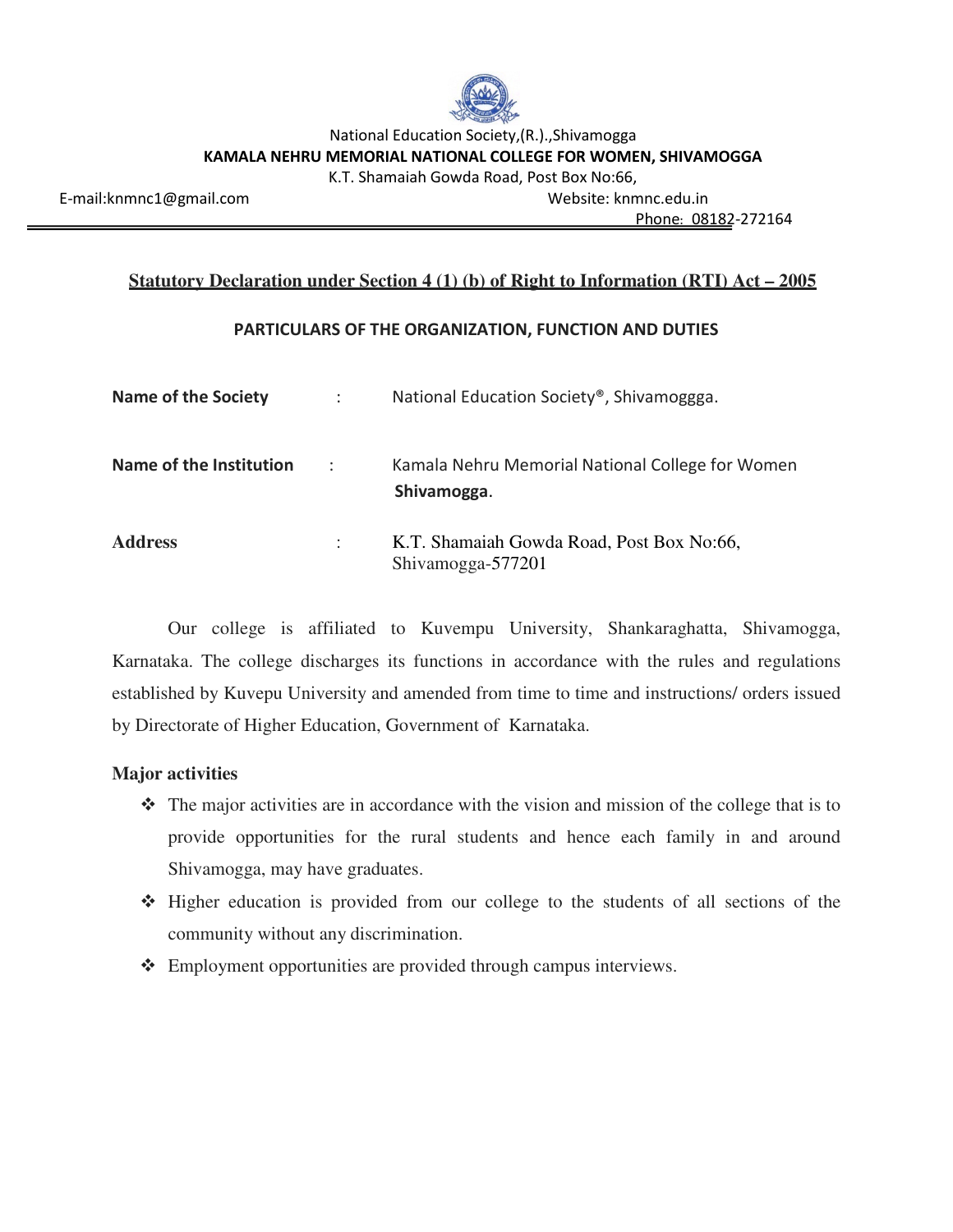

National Education Society,(R.).,Shivamogga **KAMALA NEHRU MEMORIAL NATIONAL COLLEGE FOR WOMEN, SHIVAMOGGA** 

K.T. Shamaiah Gowda Road, Post Box No:66,

E-mail:knmnc1@gmail.com Website: knmnc.edu.in

Phone: 08182-272164

- Courses were offered as per University guidelines.
- Communal harmony is established through NSS, Sports and Value Education, Cultural Programmes, Association Meetings and Extension Activities
- Through awareness building programmes, upliftment of socially and economically suppressed students and their parents is being ensured.

## **Profile of the Institution**

Private Aided College included under 2(f) and 12(B) Schedule of UGC since 01.12.1974.

| Head of the Institution:   |   | Principal,                                                                                                          |  |
|----------------------------|---|---------------------------------------------------------------------------------------------------------------------|--|
|                            |   | Kamala Nehru Memorial National College for Women<br>K.T. Shamaiah Gowda Road, Post Box No:66,<br>Shivamogga-577201. |  |
| <b>Contact Number</b>      | ÷ | (Mobile) 9449284495, Landline: 08182 - 272164                                                                       |  |
| Email                      | ÷ | knmnc1@gmail.com                                                                                                    |  |
| Website                    | ÷ | www.knmnc.edu.in                                                                                                    |  |
| <b>Working Hours</b>       |   | : From 10.00 A.M. to $5.00$ P.M.                                                                                    |  |
| <b>College Office Time</b> |   | : From $10.00$ A.M. to $5.00$ P.M.                                                                                  |  |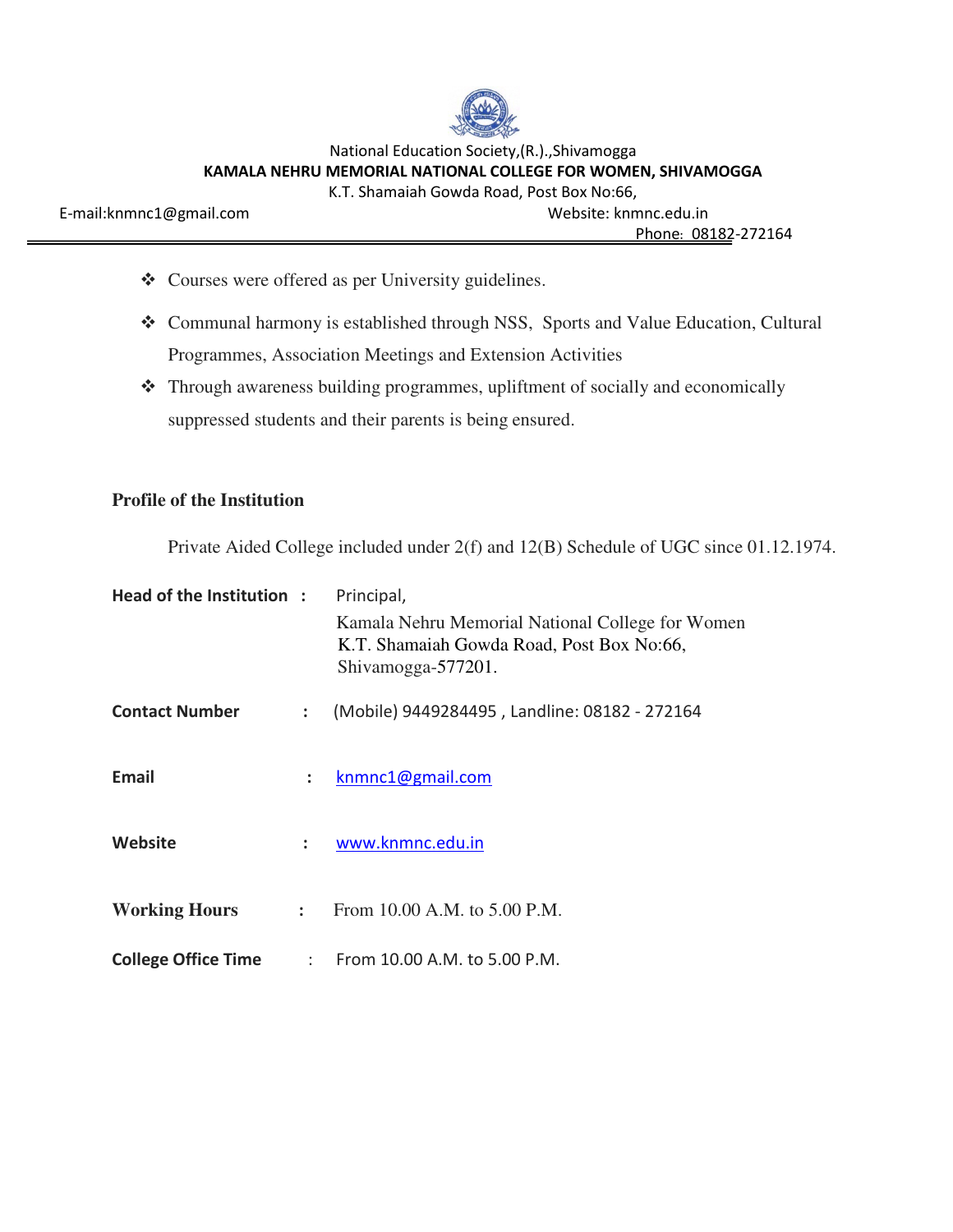

National Education Society,(R.).,Shivamogga

# **KAMALA NEHRU MEMORIAL NATIONAL COLLEGE FOR WOMEN, SHIVAMOGGA**

| K.T. Shamaiah Gowda Road, Post Box No:66, |  |
|-------------------------------------------|--|
|-------------------------------------------|--|

| E-mail:knmnc1@gmail.com        |   | Website: knmnc.edu.in<br>Phone: 08182-272164                        |
|--------------------------------|---|---------------------------------------------------------------------|
| <b>Class Time</b>              | ÷ | From 09.00 A.M. to 05.00 P.M.                                       |
| Visiting hours for the public: |   | From 10.00 A.M. to 5.00 P.M. on all working days                    |
| <b>Library Hours</b>           | ÷ | It remains open on all working days from<br>10.00 A.M. to 5.00 P.M. |
| <b>Holidays</b>                | ÷ | The College remains closed on all Public Holidays.                  |

## **Courses Offered:**

### **Under Graduate Programmes**

- 1. B.A. History- Economic-Political Science,
- 2. B.A. History- Sociology-Kannada (Opt),
- 3. B.A. History- Sociology -Political Science,
- 4. B.A. History- Sociology -English (Opt),<br>5. B. Com. As per University Syllabus
- 5. B. Com. As per University Syllabus